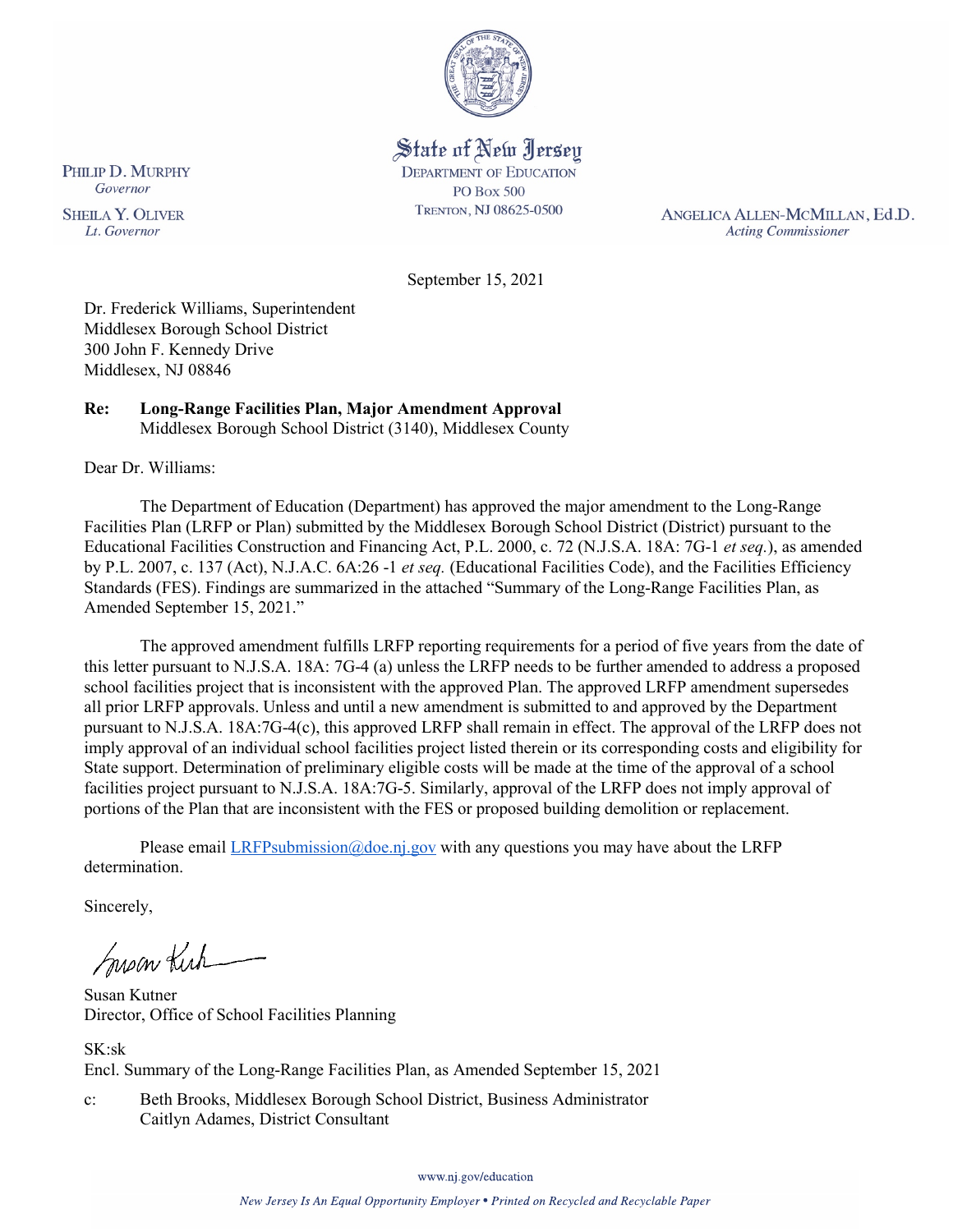# **Middlesex Borough School District (3140) Summary of the Long-Range Facilities Plan, as Amended September 15, 2021**

The Department of Education (Department) has completed its review of the major amendment to the Long-Range Facilities Plan (LRFP or Plan) submitted by the Middlesex Borough School District (District) pursuant to the Educational Facilities Construction and Financing Act, P.L. 2000, c. 72 (N.J.S.A. 18A: 7G-1 *et seq.*), as amended by P.L. 2007, c. 137 (Act), N.J.A.C. 6A:26-1 et seq. (Educational Facilities Code), and the Facilities Efficiency Standards (FES).

The following provides a summary of the District's approved amended LRFP. The summary is based on the standards set forth in the Act, the Educational Facilities Code, the FES, District-reported information in the Department's LRFP reporting system, and supporting documentation. The referenced reports in *italic* text are standard reports available on the Department's LRFP website.

# **1. Inventory Overview**

The District is classified as a Regular Operating District (ROD) for funding purposes. It provides services for students in grades PK-12.

The District identified existing and proposed schools, sites, buildings, rooms, and site amenities in its LRFP. Table 1 lists the number of existing and proposed district schools, sites, and buildings. Detailed information can be found in the *School Asset Inventory Report* and the *Site Asset Inventory Report.*

**As directed by the Department, school facilities projects that have received initial approval by the Department and have been approved by the voters, if applicable, are represented as "existing" in the LRFP.** Approved projects that include new construction and/or the reconfiguration/reassignment of existing program space are as follows: n/a.

| Category                                     | <b>Existing</b> | <b>Proposed</b> |
|----------------------------------------------|-----------------|-----------------|
| Number of Schools (assigned DOE school code) |                 |                 |
| Number of School Buildings <sup>1</sup>      |                 |                 |
| Number of Non-School Buildings <sup>2</sup>  |                 |                 |
| Number of Vacant Buildings                   |                 |                 |
| Number of Sites                              |                 |                 |

#### **Table 1: Number of Schools, School Buildings, and Sites**

Based on the existing facilities inventory submitted by the District:

- Schools using leased buildings (short or long-term):  $n/a$
- Schools using temporary classroom units (TCUs), excluding TCUs supporting construction: n/a
- Vacant/unassigned school buildings:  $n/a$

 $\overline{a}$ 

<span id="page-1-1"></span><span id="page-1-0"></span>*<sup>1</sup>* Includes district-owned buildings and long-term leases serving students in district-operated programs

<sup>&</sup>lt;sup>2</sup> Includes occupied district-owned buildings not associated with a school, such as administrative buildings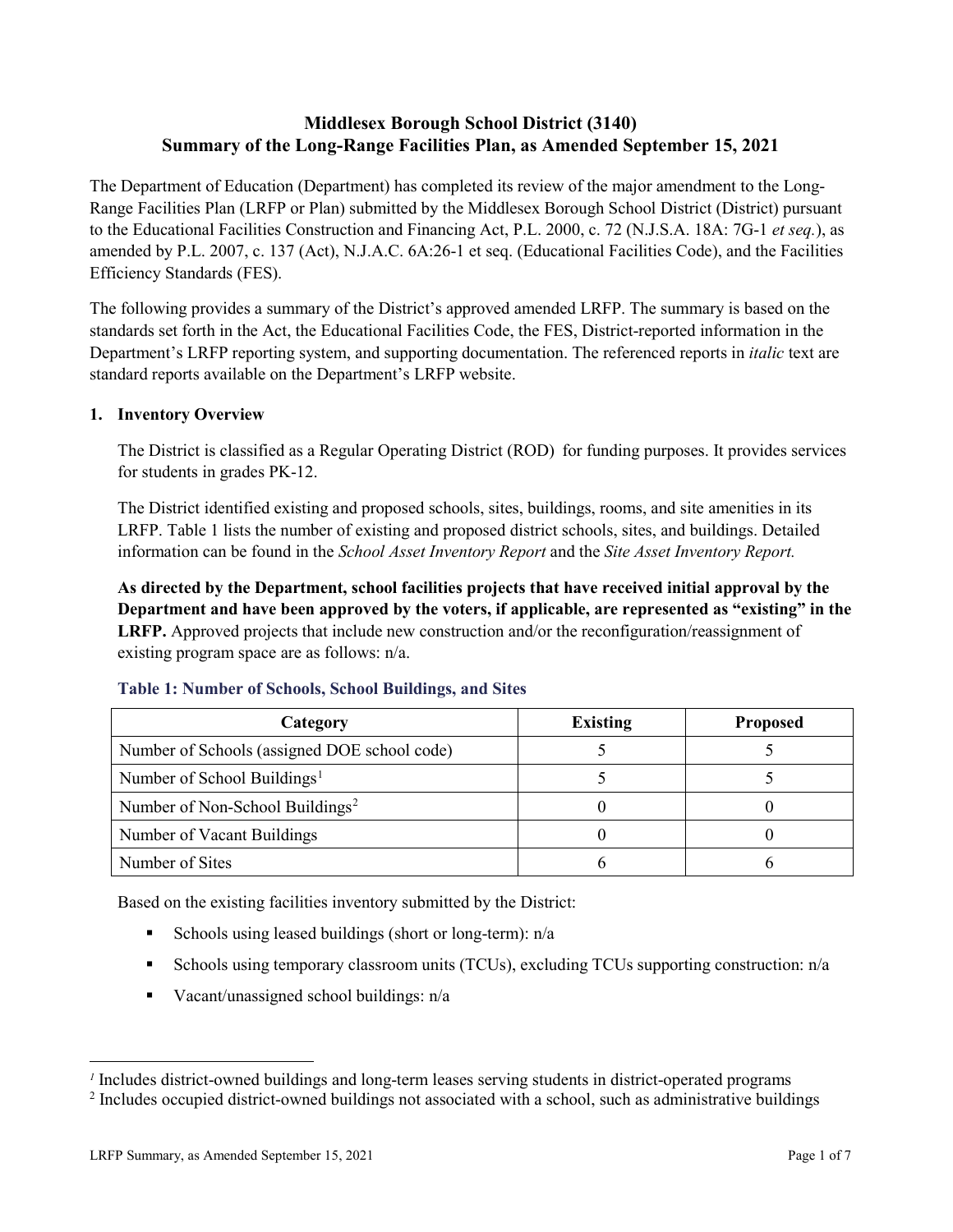Findings:

The Department has determined that the proposed inventory is adequate for approval of the District's LRFP amendment. However, the LRFP determination does not imply approval of an individual school facilities project listed within the LRFP; the District must submit individual project applications for project approval.

# **2. District Enrollments**

The District determined the number of students, or "proposed enrollments," to be accommodated for LRFP planning purposes on a district-wide basis and in each school.

The Department minimally requires the submission of a standard cohort-survival projection using historic enrollment data from the Application for School State Aid (ASSA) or NJ Smart. The cohort-survival method projection method forecasts future students based upon the survival of the existing student population as it moves from grade to grade. A survival ratio of less than 1.00 indicates a loss of students, while a survival ratio of more than 1.00 indicates the class size is increasing. For example, if a survival ratio tracking first to second grade is computed to be 1.05, the grade size is increasing by 5% from one year to the next. The cohort-survival projection methodology works well for communities with stable demographic conditions. Atypical events impacting housing or enrollments, such as an economic downturn that halts new housing construction or the opening of a charter or private school, typically makes a cohort-survival projection less reliable.

#### **Proposed enrollments are based on a standard cohort-survival enrollment projection.**

Adequate supporting documentation was submitted to the Department to justify the proposed enrollments. Table 2 provides a comparison of existing and projected enrollments. All totals include special education students.

|                              | <b>Existing Enrollments</b> | <b>District Proposed Enrollments</b> |
|------------------------------|-----------------------------|--------------------------------------|
| <b>Grades</b>                | 2020-21                     | 2024-25                              |
| PK (excl. private providers) | 24                          | 34                                   |
| Grades K to 5                | 928                         | 940                                  |
| Grades 6 to 8                | 451                         | 432                                  |
| Grades 9 to 12               | 619                         | 567                                  |
| <b>Totals PK to 12</b>       | 1,998                       | 1,973                                |

# **Table 2: Enrollments**

Findings:

The Department has determined the District's proposed enrollments to be acceptable for approval of the District's LRFP amendment. The Department will require a current enrollment projection at the time an application for a school facilities project is submitted incorporating the District's most recent enrollments in order to verify that the LRFP's planned capacity is appropriate for the updated enrollments.

# **3. District Practices Capacity**

Based on information provided in the room inventories, District Practices Capacity was calculated for each school building to determine whether adequate capacity is proposed for the projected enrollments based on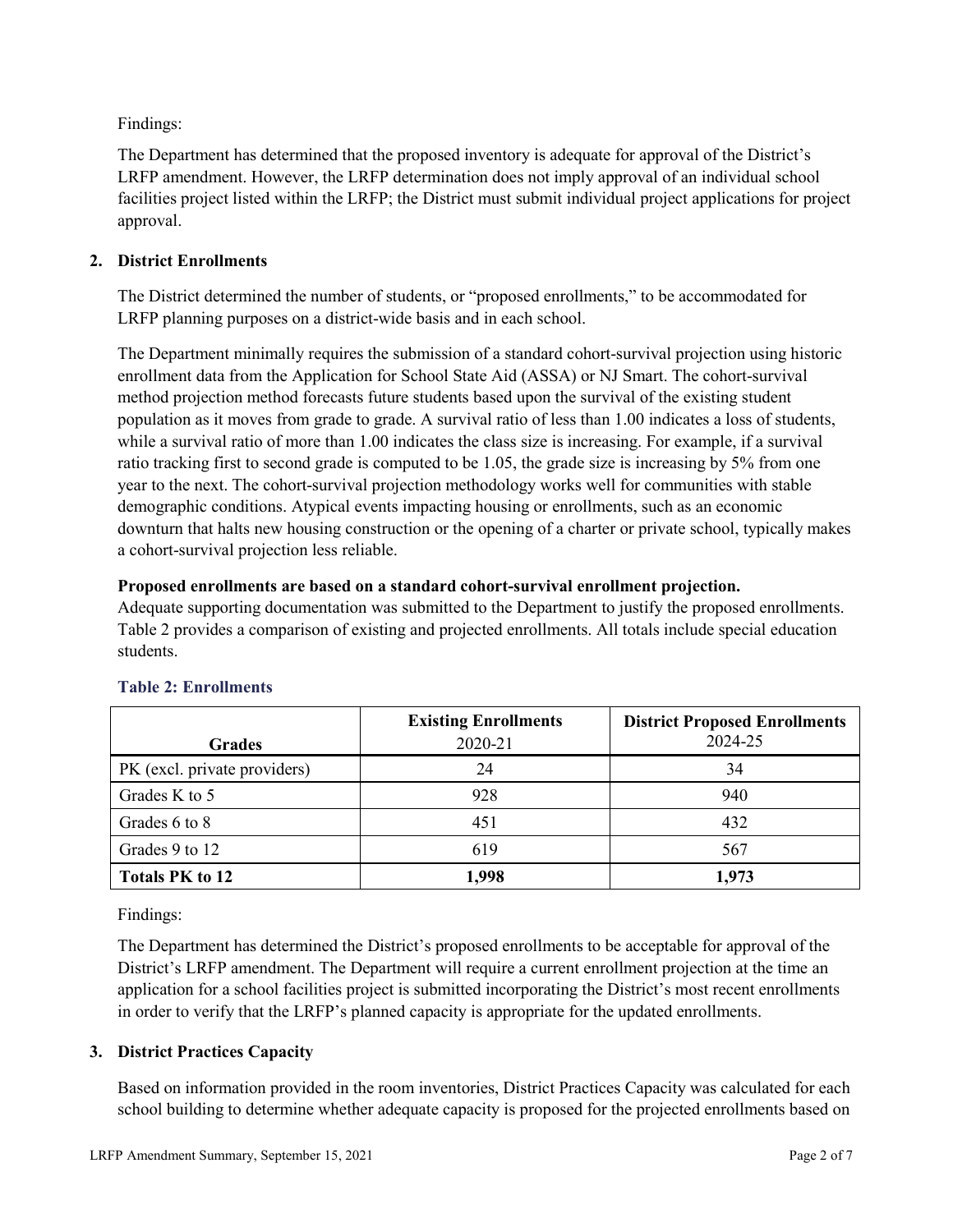district scheduling and class size practices. The capacity totals assume instructional buildings can be fully utilized regardless of school sending areas, transportation, and other operational issues. The calculations only consider district-owned buildings and long-term leases; short term leases and temporary buildings are excluded. **A capacity utilization factor of 90% for classrooms serving grades K-8 and 85% for classrooms serving grades 9-12 is applied in accordance with the FES.** No capacity utilization factor is applied to preschool classrooms.

In certain cases, districts may achieve adequate District Practices Capacity to accommodate enrollments but provide inadequate square feet per student in accordance with the FES, resulting in educational adequacy issues and "Unhoused Students." Unhoused students are considered in the "Functional Capacity" calculations used to determine potential State support for school facilities projects and are analyzed in Section 4.

Table 3 provides a summary of proposed enrollments and existing and proposed District-wide capacities. Detailed information can be found in the LRFP website reports titled *FES and District Practices Capacity Report, Existing Rooms Inventory Report, and Proposed Rooms Inventory Report.*

| <b>Grades</b>              | <b>Proposed</b><br><b>Enrollments</b> | <b>Existing</b><br><b>District</b><br><b>Practices</b><br>Capacity | <b>Existing</b><br>Deviation* | <b>Proposed</b><br><b>District</b><br><b>Practices</b><br>Capacity | <b>Proposed</b><br>Deviation* |
|----------------------------|---------------------------------------|--------------------------------------------------------------------|-------------------------------|--------------------------------------------------------------------|-------------------------------|
| Elementary ( $PK$ to 5)    | 974                                   | 975.90                                                             | 1.90                          | 975.90                                                             | 1.90                          |
| Middle $(6 \text{ to } 8)$ | 432                                   | 434.14                                                             | 2.14                          | 434.14                                                             | 2.14                          |
| High $(9 \text{ to } 12)$  | 567                                   | 697.27                                                             | 130.27                        | 697.27                                                             | 130.27                        |
| <b>District Totals</b>     | 1,973                                 | 2,107.31                                                           | 134.31                        | 2,107.31                                                           | 134.31                        |

# **Table 3: District Practices Capacity Analysis**

*\* Positive numbers signify surplus capacity; negative numbers signify inadequate capacity. Negative values for District Practices capacity are acceptable for approval if proposed enrollments do not exceed 100% capacity utilization.*

Considerations:

- Based on the proposed enrollments and existing room inventories, the District is projected to have inadequate capacity for the following grade groups, assuming all school buildings can be fully utilized (100% capacity utilization): n/a
- Adequate justification has been provided by the District if the proposed capacity for a school significantly deviates from the proposed enrollments. Generally, surplus capacity is acceptable for LRFP approval if additional capacity is not proposed through new construction.

# Findings:

The Department has determined that proposed District capacity, in accordance with the proposed enrollments, is adequate for approval of the District's LRFP amendment. The Department will require a current enrollment projection at the time an application for a school facilities project is submitted, incorporating the District's most recent Fall Enrollment Report, in order to verify that the LRFP's planned capacity meets the District's updated enrollments.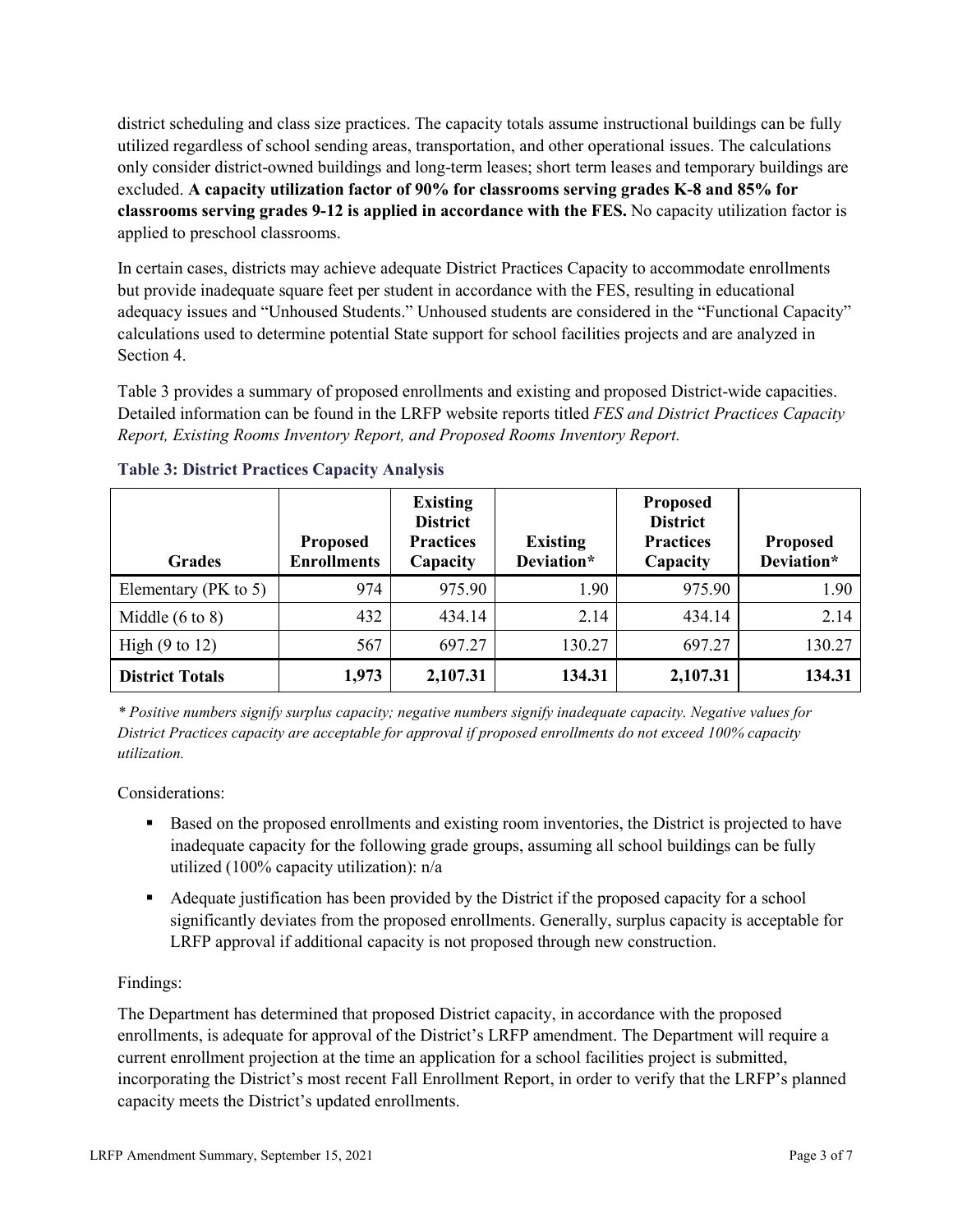#### **4. New Construction Funding Eligibility**

*Functional Capacity* was calculated and compared to the proposed enrollments to provide a **preliminary estimate** of Unhoused Students and new construction funding eligibility. **A final determination will be made at the time of project application approval.**

*Functional Capacity* is the adjusted gross square footage of a school building *(total gross square feet minus excluded space)* divided by the minimum area allowance per full-time equivalent student for the grade level contained therein. *Unhoused Students* is the number of students projected to be enrolled in the District that exceeds the Functional Capacity of the District's schools pursuant to N.J.A.C. 6A:26-2.2(c). *Excluded Square Feet* includes (1) square footage exceeding the FES for any pre-kindergarten, kindergarten, general education, or self-contained special education classroom; (2) grossing factor square footage *(corridors, stairs, mechanical rooms, etc.)* that exceeds the FES allowance, and (3) square feet proposed to be demolished or discontinued from use. Excluded square feet may be revised during the review process for individual school facilities projects.

Table 4 provides a preliminary assessment of the Functional Capacity, Unhoused Students, and Estimated Maximum Approved Area for Unhoused Students for each FES grade group. The calculations exclude temporary facilities and short-term leased buildings. School buildings proposed for whole or partial demolition or reassignment to a non-school use are excluded from the calculations pending project application review. If a building is proposed to be reassigned to a different school, the square footage is applied to the proposed grades after reassignment. Buildings that are not assigned to a school are excluded from the calculations. In addition, only preschool students eligible for state funding (former ECPA students) are included. Detailed information concerning the calculations can be found in the *Functional Capacity and Unhoused Students Report* and the *Excluded Square Footage Report.*

| Category                                     | $PK/K$ to 5 | 6 to 8   | 9 to 12  | <b>Total</b> |
|----------------------------------------------|-------------|----------|----------|--------------|
| Eligible PK /K-12 Proposed Enrollments       | 974         | 432      | 567      |              |
| FES Area Allowance (SF/student)              | 125.00      | 134.00   | 151.00   |              |
| <b>Prior to Completion of Proposed Work:</b> |             |          |          |              |
| <b>Existing Gross Square Feet</b>            | 109,001     | 63,173   | 152,060  | 324,234      |
| <b>Adjusted Gross Square Feet</b>            | 99,198      | 53,668   | 151,186  | 304,052      |
| <b>Adjusted Functional Capacity</b>          | 782.63      | 410.72   | 1,001.23 |              |
| <b>Unhoused Students</b>                     | 191.37      | 21.28    | 0.00     |              |
| Est. Max. Area for Unhoused Students         | 23,921.25   | 2,851.73 | 0.00     |              |
| <b>After Completion of Proposed Work:</b>    |             |          |          |              |
| Gross Square Feet                            | 109,001     | 63,173   | 152,060  | 324,234      |
| New Gross Square Feet                        | $\theta$    | 0        | $\theta$ | $\Omega$     |
| <b>Adjusted Gross Square Feet</b>            | 99,198      | 53,668   | 151,186  | 304,052      |
| <b>Functional Capacity</b>                   | 782.63      | 410.72   | 1,001.23 |              |
| <b>Unhoused Students after Construction</b>  | 191.37      | 21.28    | 0.00     |              |
| Est. Max. Area Remaining                     | 23,921.25   | 2,851.73 | 0.00     |              |

#### **Table 4: Estimated Maximum Approved Area for Unhoused Students**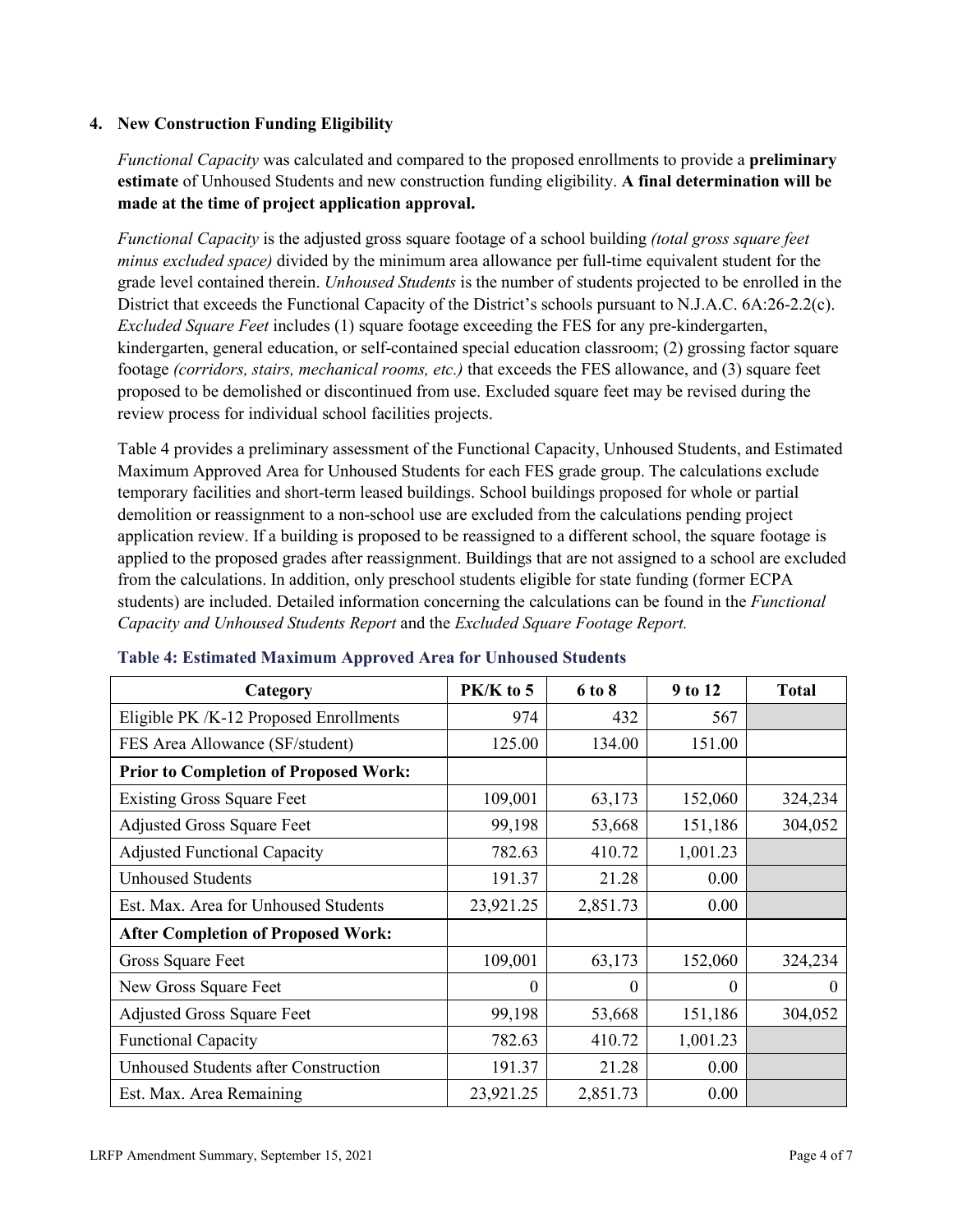Facilities used for non-instructional or non-educational purposes are ineligible for State support under the Act. However, projects for such facilities shall be reviewed by the Department to determine whether they are consistent with the District's LRFP and whether the facility, if it is to house students (full or part time) conforms to educational adequacy requirements. These projects shall conform to all applicable statutes and regulations.

Estimated costs represented in the LRFP by the District are for capital planning purposes only. The estimates are not intended to represent preliminary eligible costs or final eligible costs of approved school facilities projects.

Considerations:

- The District does not have approved projects pending completion, as noted in Section 1, that impact the Functional Capacity calculations.
- **The Functional Capacity calculations** *exclude* square feet proposed for demolition or discontinuation for the following FES grade groups and school buildings pending a feasibility study and project review: n/a.
- Based on the preliminary assessment, the District has Unhoused Students prior to the completion of proposed work for the following FES grade groups: PK/K-5, 6-8.
- New construction is proposed for the following FES grade groups: n/a.
- Proposed new construction exceeds the estimated maximum area allowance for Unhoused Students prior to the completion of the proposed work for the following grade groups: n/a.
- The District, based on the preliminary LRFP assessment, will have Unhoused Students after completion of the proposed LRFP work. If the District is projected to have Unhoused Students, adequate justification has been provided to confirm educational adequacy in accordance with Section 6 of this determination.

# Findings:

Functional Capacity and Unhoused Students calculated in the LRFP are preliminary estimates. Preliminary Eligible Costs (PEC) and Final Eligible Costs (FEC) will be included in the review process for specific school facilities projects. A feasibility study undertaken by the District is required if building demolition or replacement is proposed per N.J.A.C. 6A:26-2.3(b)(10).

# **5. Proposed Work**

The District assessed program space, capacity, and physical plant deficiencies to determine corrective actions. Capital maintenance, or *"system actions,"* address physical plant deficiencies due to operational, building code, and /or life cycle issues. Inventory changes, or *"inventory actions,*" add, alter, or eliminate sites, site amenities, buildings, and/or rooms.

The Act (N.J.S.A. 18A:7G-7b) provides that all school facilities shall be deemed suitable for rehabilitation unless a pre-construction evaluation undertaken by the District demonstrates to the satisfaction of the Commissioner that the structure might pose a risk to the safety of the occupants even after rehabilitation or that rehabilitation is not cost-effective. Pursuant to N.J.A.C. 6A:26-2.3(b)(10), the Commissioner may identify school facilities for which new construction is proposed in lieu of rehabilitation for which it appears from the information presented that new construction is justified, provided, however, that for such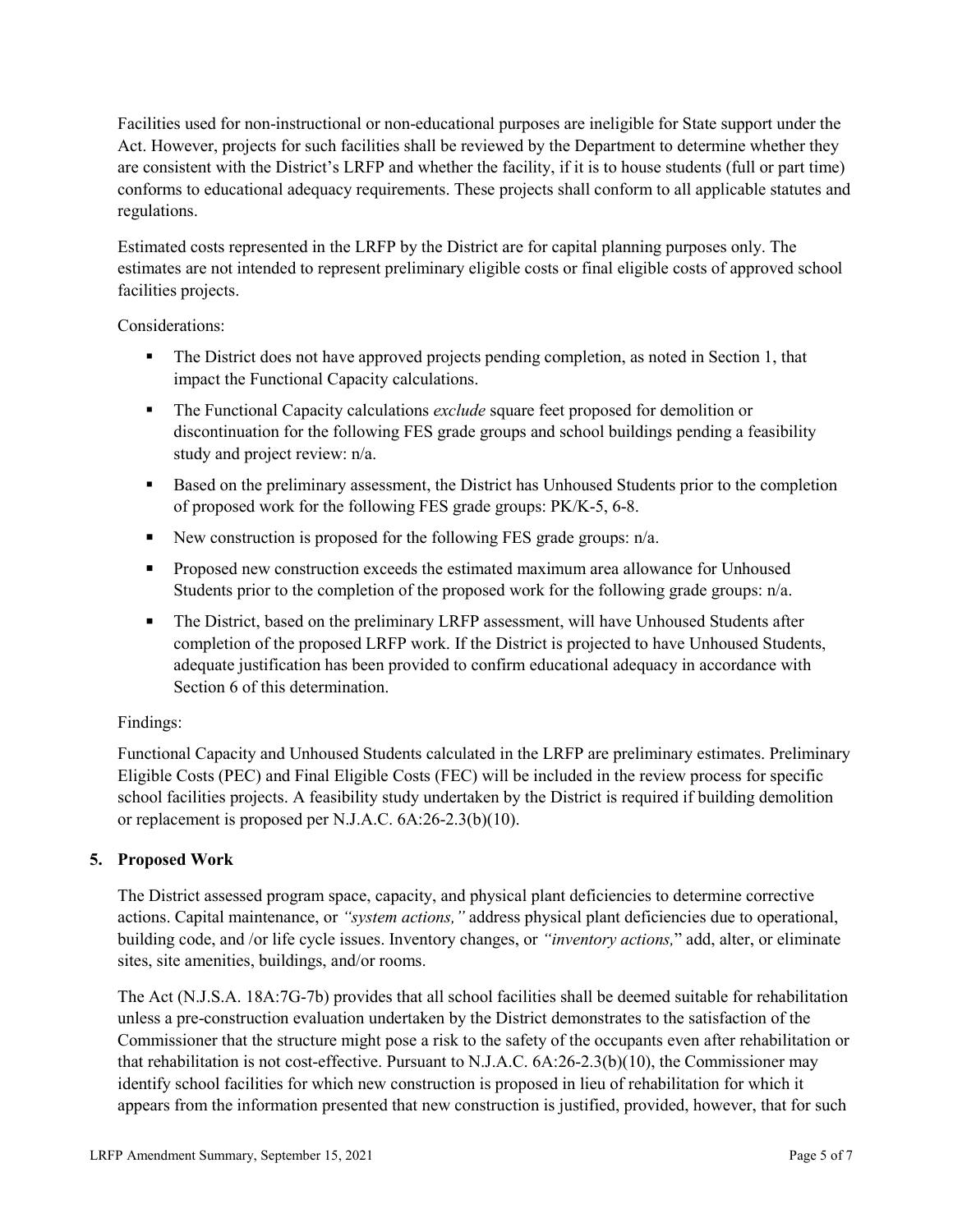school facilities so identified, the District must submit a feasibility study as part of the application for the specific school facilities project. The cost of each proposed building replacement is compared to the cost of additions or rehabilitation required to eliminate health and safety deficiencies and to achieve the District's programmatic model.

Table 5 lists the scope of work proposed for each school based on the building(s) serving their student population. Proposed inventory changes are described in the LRFP website reports titled *"School Asset Inventory Report and "Proposed Room Inventory Report."* Information concerning proposed systems work, or capital maintenance can be found in a supporting document submitted by the District.

With the completion of the proposed work, the following schools are proposed to be eliminated:  $n/a$ ; the following schools are proposed to be added: n/a.

| <b>Proposed Scope of Work</b>                                                                  | <b>Applicable Schools</b>                                                                         |
|------------------------------------------------------------------------------------------------|---------------------------------------------------------------------------------------------------|
| <b>Renovation only</b> (no new construction)                                                   |                                                                                                   |
| System actions only (no inventory actions)                                                     | Hazelwood ES (065); Middlesex HS (050);<br>Parker ES (070); Mauger MS (085);<br>Watchung ES (090) |
| Existing inventory actions only (no systems actions)                                           | n/a                                                                                               |
| Systems and inventory changes                                                                  | n/a                                                                                               |
| <b>New construction</b>                                                                        |                                                                                                   |
| Building addition only (no systems actions)                                                    | n/a                                                                                               |
| Renovation and building addition (system, existing<br>inventory, and new construction actions) | n/a                                                                                               |
| New building on existing site                                                                  | n/a                                                                                               |
| New building on new or expanded site                                                           | n/a                                                                                               |
| Site and building disposal (in addition to above scopes)                                       |                                                                                                   |
| Partial building demolition                                                                    | n/a                                                                                               |
| Whole building demolition                                                                      | n/a                                                                                               |
| Site and building disposal or discontinuation of use                                           | n/a                                                                                               |

#### **Table 5: School Building Scope of Work**

Findings:

The Department has determined that the proposed work is adequate for approval of the District's LRFP amendment. However, Department approval of proposed work in the LRFP does not imply the District may proceed with a school facilities project. The District must submit individual project applications with cost estimates for Department project approval. Both school facilities project approval and other capital project review require consistency with the District's approved LRFP.

# **6. Proposed Room Inventories and the Facilities Efficiency Standards**

The District's proposed school buildings were evaluated to assess general educational adequacy in terms of compliance with the FES area allowance pursuant to N.J.A.C. 6A:26-2.2 and 2.3.